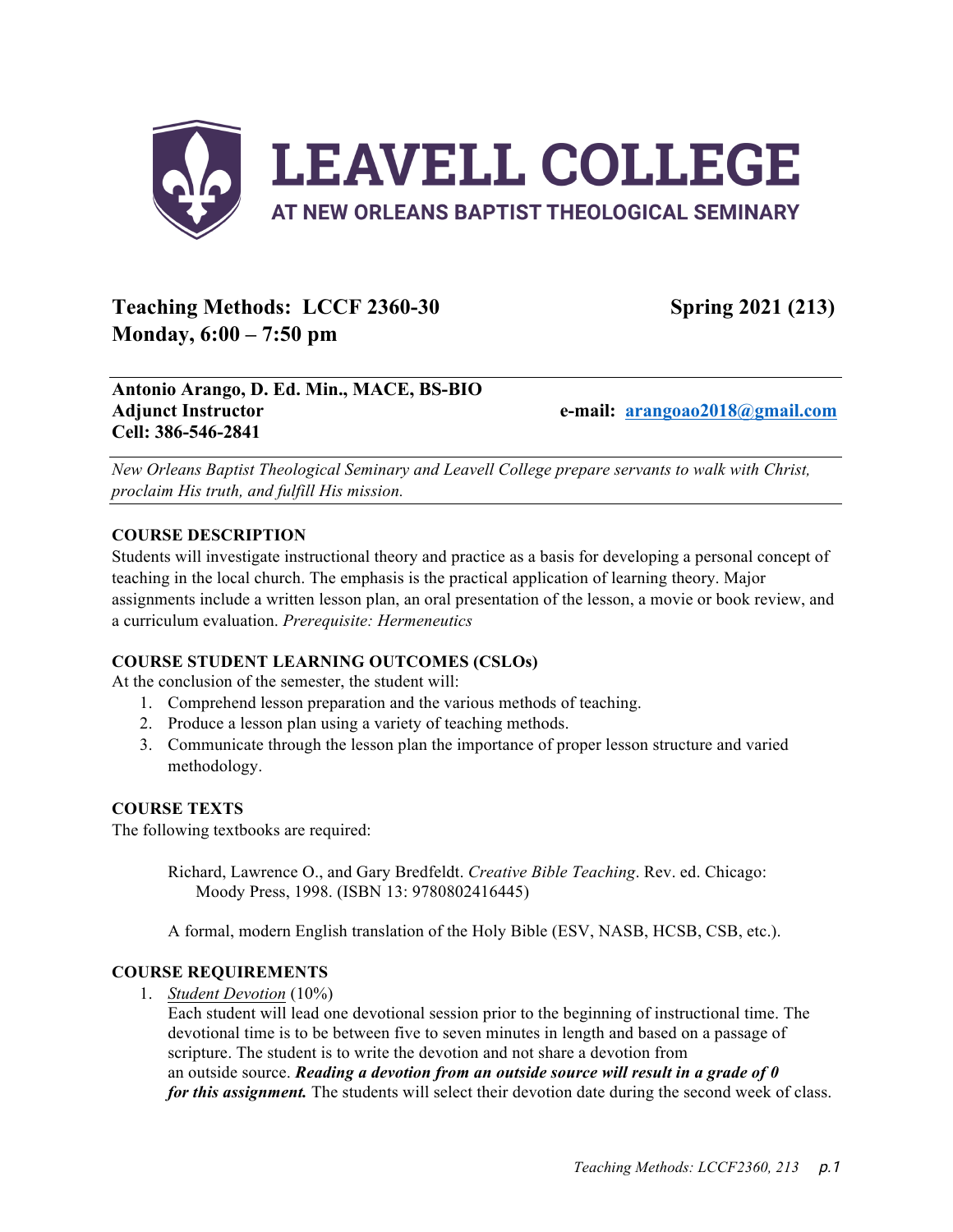All selections will be done on a first-come, first-served basis.

2. *Movie Review* (15%)

Each student will write a 2- to 3- page (double-spaced) review of a movie about a teacher who has made a difference in the lives of his or her students. The movie review is to be completed according to specific guidelines, which will be given in class. The review should demonstrate the student's ability to analyze the characteristics of the teacher given the specific context of the movie and to use the information learned in class.

### 3. *Lesson Plan* (50%)

Each student will design, plan, and teach a detailed Bible study lesson. The lesson plan will have three parts:

### a. *Exegesis* (10%)

The lesson plan will be based on one passage of scripture that the student has already studied. The student will be required to submit an exegesis of the passage being taught. The purpose of the exegesis is for the student to demonstrate that he or she has studied the passage thoroughly. The exegesis can be one that was completed for another class.

b. *Written Plan* (20%)

The completed lesson plan will be turned in prior to the actual teaching of the lesson. Format for the plan will be discussed in detail in class. This assignment is the main assignment for the course.

c. *Teaching a Portion of the Lesson* (10%)

Students will teach a 20 to 30 minute portion of the lesson to the class near the end of the semester. Specific instructions for this oral presentation will be given in class.

**This assignment is an embedded assignment that will be completed by all students for all sections of this course. Please complete the assignment according to the assessment rubrics.** Copies of the rubric are available in Course Documents in Blackboard.

#### 4. *Evaluation of Published Curriculum* (10%)

Each student will evaluate a published curriculum according to the guidelines given in class. The results of the evaluation should be submitted as a 15 to 20 slide PowerPoint presentation. Further information will be provided in class.

5. *Assigned Reading and Viewing of Lesson Plan Presentations* (10%)

All reading assignments and viewing of lesson plan presentations are to be completed as noted in the *Course Outline* below. The required reading is to be completed prior to class so you can actively interact with class discussions. Students will be asked to identify the percentage of required text read and lesson plan presentations viewed by completing a *Reading Acknowledgment Form*, which will be available in *Course Documents* (Blackboard shell).

6. *Take-Home Exam* (15%)

Each student will complete a take-home exam. Final exam questions will be in a variety of formats. Students will have access to all notes and books for the final examination. **No late final exams will be accepted.**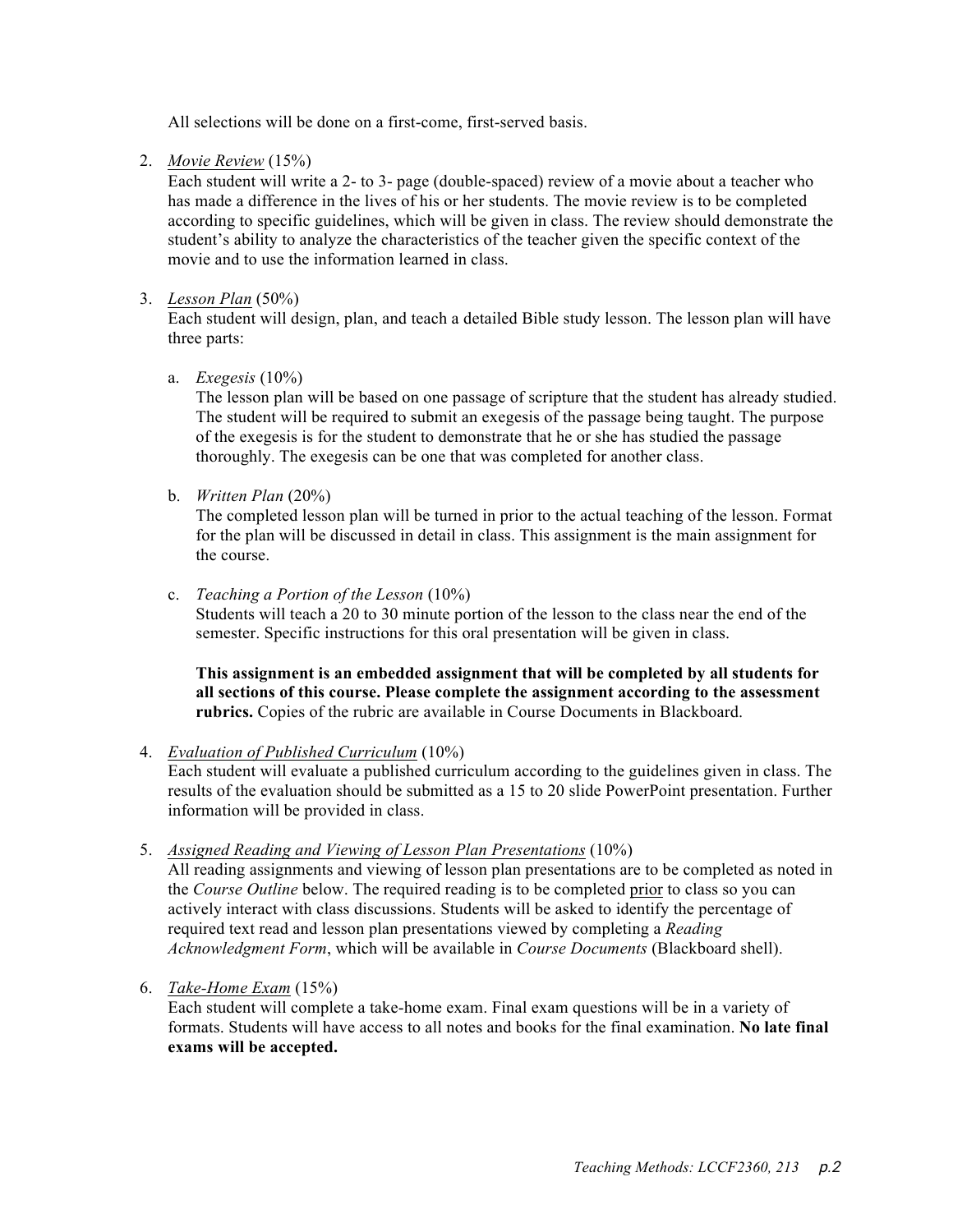| Devotional                | 10%        | A: $93 - 100$ |
|---------------------------|------------|---------------|
| Movie Review              | 15%        | B: $85 - 92$  |
| Exegesis                  | 10%        | C: $77 - 84$  |
| Written Lesson & Plan     | <b>20%</b> | D: $70 - 76$  |
| Teaching of Lesson (oral) | 10%        | F: below 70   |
| Curriculum PowerPoint     | 10%        |               |
| Final Exam                | 15%        |               |
| Assigned Rdg/             |            |               |
| Viewing of Lesson Plans   | 10%        |               |
|                           |            |               |

# **GRADING GRADING SCALE**

| A: $93 - 100$ |
|---------------|
| $B: 85 - 92$  |
| $C: 77 - 84$  |
| D: $70 - 76$  |
| F: below 70   |

# **COURSE OUTLINE**

All topics and dates (except the final exam) are subject to change.

| Week           | <b>Date</b> | <b>Topic</b>                | Readings        | <b>Assignment</b>                          |
|----------------|-------------|-----------------------------|-----------------|--------------------------------------------|
| 1              | January     | Course Introduction         |                 |                                            |
|                | 25          |                             |                 |                                            |
|                |             | Why do we Teach?            |                 |                                            |
| $\overline{2}$ | February    | Laws of the Teacher         |                 | Due on Blackboard by Jan. 28th             |
|                | 1           |                             |                 | <b>Devotion Schedule</b>                   |
|                |             |                             |                 | <b>Movie Selection</b>                     |
| $\overline{3}$ | February    | Laws of the Learner         |                 | Begin work on movie review                 |
|                | 8           |                             |                 |                                            |
|                |             |                             |                 | Work on review/study of Matt. 5:13-        |
|                |             |                             |                 | 16                                         |
| $\overline{4}$ | February    | Class Discussion on         | Richards        | Due on Blackboard by Feb. 13 <sup>th</sup> |
|                | 15          | Matt. 5:13-16 Review/ Study | $-$ Ch. 11      | 1-page Review/Study of Matt. 5:13-         |
|                |             |                             | Various         | 16                                         |
|                |             | Methodology                 | Handouts        | Continue work on movie review              |
|                |             |                             |                 |                                            |
| 5              | February    | Transfer of Learning        | Richards        | Due on Blackboard by Feb. 20 <sup>th</sup> |
|                | 22          |                             | $-$ Ch. $7$     | <b>Movie Review</b>                        |
|                |             | Exegetical Idea &           |                 |                                            |
|                |             | Pedagogical Idea            | $-$ Ch. 8 (pgs. |                                            |
|                |             |                             | $131 - 135$     |                                            |
| 6              | March       | Multiple Intelligences      | Various         | Due on Blackboard by Feb. 28 <sup>th</sup> |
|                | 1           |                             | Handouts        | <b>Exegesis</b>                            |
|                |             | Learning Styles             |                 |                                            |
|                |             |                             | Richards        |                                            |
|                |             | <b>Lesson Aims</b>          | $-$ Ch. 8 (pgs. |                                            |
|                |             |                             | $136-147$       |                                            |
| 7              | March       | <b>Lesson Elements</b>      | Richards        | Work on lesson plan                        |
|                | 8           |                             | $-$ Ch. $9$     |                                            |
|                |             | <b>Lesson Application</b>   | $-$ Ch. $10$    |                                            |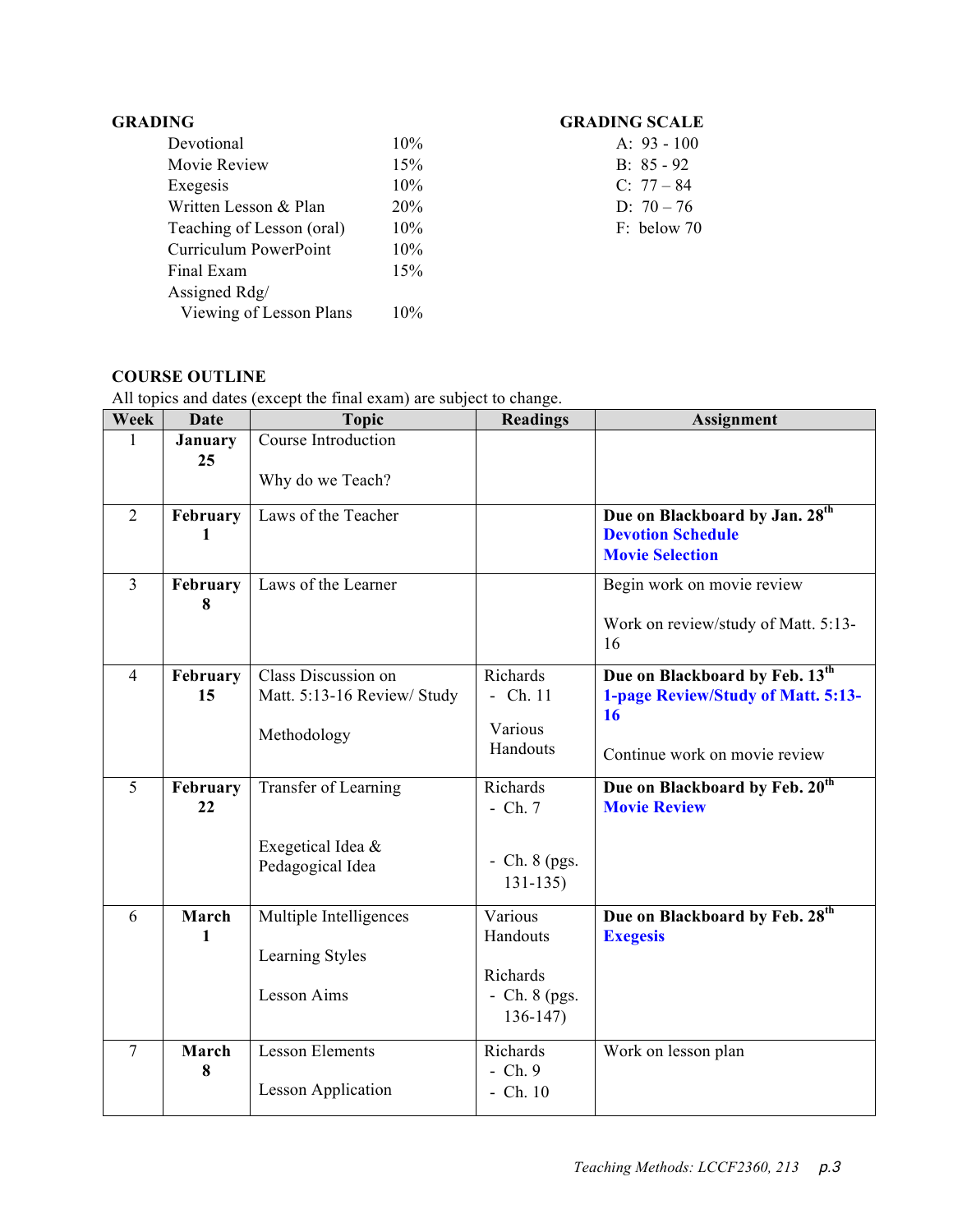| Week | Date         | <b>Topic</b>                        | <b>Readings</b> | Assignment                                  |  |  |
|------|--------------|-------------------------------------|-----------------|---------------------------------------------|--|--|
| 8    | March        | <b>Spring Break-Enjoy!!</b>         |                 |                                             |  |  |
|      | $15-19$      |                                     |                 |                                             |  |  |
| 9    | March        | Review of Lesson Aims, Lesson       |                 | Continue work on lesson plan                |  |  |
|      | 22           | Elements, Lesson Application        |                 |                                             |  |  |
| 10   | March        | Teaching Like Jesus                 | Richards        | Due on Blackboard by Mar. 27 <sup>th</sup>  |  |  |
|      | 29           |                                     | $-$ Ch. 12      | <b>Lesson Plan</b>                          |  |  |
|      |              | Choosing/Evaluating Curriculum      |                 |                                             |  |  |
|      |              | (proceed to the library)            |                 |                                             |  |  |
| 11   | <b>April</b> | <b>Teacher Credibility</b>          | Richards        | Continue work on PowerPoint                 |  |  |
|      | 5            |                                     | $-$ Ch. 13      |                                             |  |  |
|      |              |                                     |                 | Begin rehearsing for presentation           |  |  |
|      |              | Making an Impact                    |                 | of lesson plan                              |  |  |
|      |              |                                     | $-$ Ch. 20      |                                             |  |  |
| 12   | April 12     | <b>No Class-Work on Your Lesson</b> |                 | Due on Blackboard by April 9th              |  |  |
|      |              | <b>Plan Presentation</b>            |                 | <b>PowerPoint Presentations</b>             |  |  |
|      |              |                                     |                 |                                             |  |  |
|      |              |                                     |                 | Continue rehearsing for                     |  |  |
|      |              |                                     |                 | presentation of lesson plan                 |  |  |
|      |              |                                     |                 |                                             |  |  |
| 13   | April 19     | <b>Lesson Plan Presentation</b>     | View lesson     | View this week's lesson plan                |  |  |
|      |              |                                     | plan            | <i>presentations</i> by April 25            |  |  |
|      |              |                                     | presentations   |                                             |  |  |
| 14   | April 26     | <b>Lesson Plan Presentation</b>     | View lesson     | View this week's lesson plan                |  |  |
|      |              |                                     | plan            | <i>presentations</i> by April $30th$        |  |  |
|      |              |                                     | presentations   |                                             |  |  |
| 15   | May          | <b>Lesson Plan Presentation</b>     | View lesson     | View this week's lesson plan                |  |  |
|      | 3            |                                     | plan            | <i>presentations</i> by May 6 <sup>th</sup> |  |  |
|      |              |                                     | presentations   |                                             |  |  |
| 16   | May          |                                     |                 | Due on Blackboard by May 10 <sup>th</sup>   |  |  |
|      | 10           |                                     |                 | <b>Final Exam</b>                           |  |  |

#### **ADDITIONAL COURSE INFORMATION**

- **1.** *Attendance Policy*: Leavell College follows the attendance policy as stated in the Leavell College catalog.
- 2. *Policy for Late Submissions:* All late assignments will be penalized five points for the first day and one point per day thereafter, with no assignments being accepted more than one week past the due date.
- 3. *Plagiarism Policy:* A high standard of personal integrity is expected of all Leavell College students. Copying another person's work, submitting downloaded material without proper references, submitting material without properly citing the source, submitting the same material for credit in more than one course, and committing other such forms of dishonesty are strictly forbidden. *Although anything cited in three sources is considered public domain, we require that all sources be cited*. Any infraction may result in failing the assignment and the course. Any infraction will be reported to the Dean of Leavell College for further action.